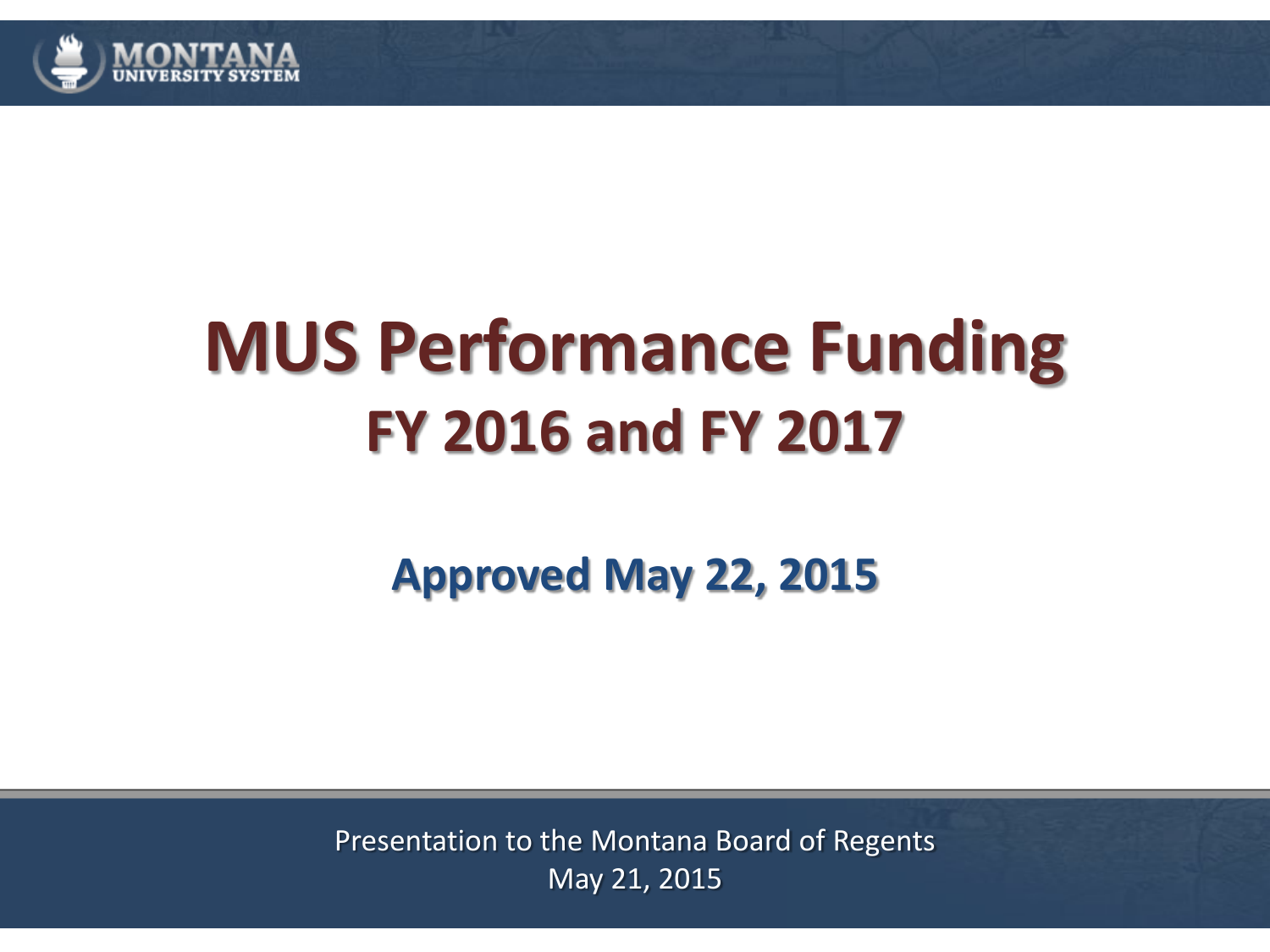

#### **Model Overview** (see [Appendix A](#page-11-0) for detailed summary)

- 1. The potential allocation for each campus is based on its share of the system's 3-year resident FTE average
- 2. Each sector (flagship, 4-yr and 2-yr) has a unique set of **metrics** (see Appendix [B](#page-13-0)[/C\)](#page-14-0)
- 3. Metrics are measured annually and compared to prior 3-year average. Metric values are weighted and indexed to a standard scale of 1,000 points
- 4. Bonus points are awarded for under-represented groups:
	- American Indian | Veterans | Pell recipients | Non-traditional age
- <span id="page-1-0"></span>5. To receive the full PF allocation, a campus must meet an established target
	- Score above 1,000 represents improvement; score below 1,000 represents regression
	- Campuses must meet growth target to receive full funding (ex. 1% growth = 1,010)
	- Improvement is determined based on the composite results of all metrics, rather than independently on individual metrics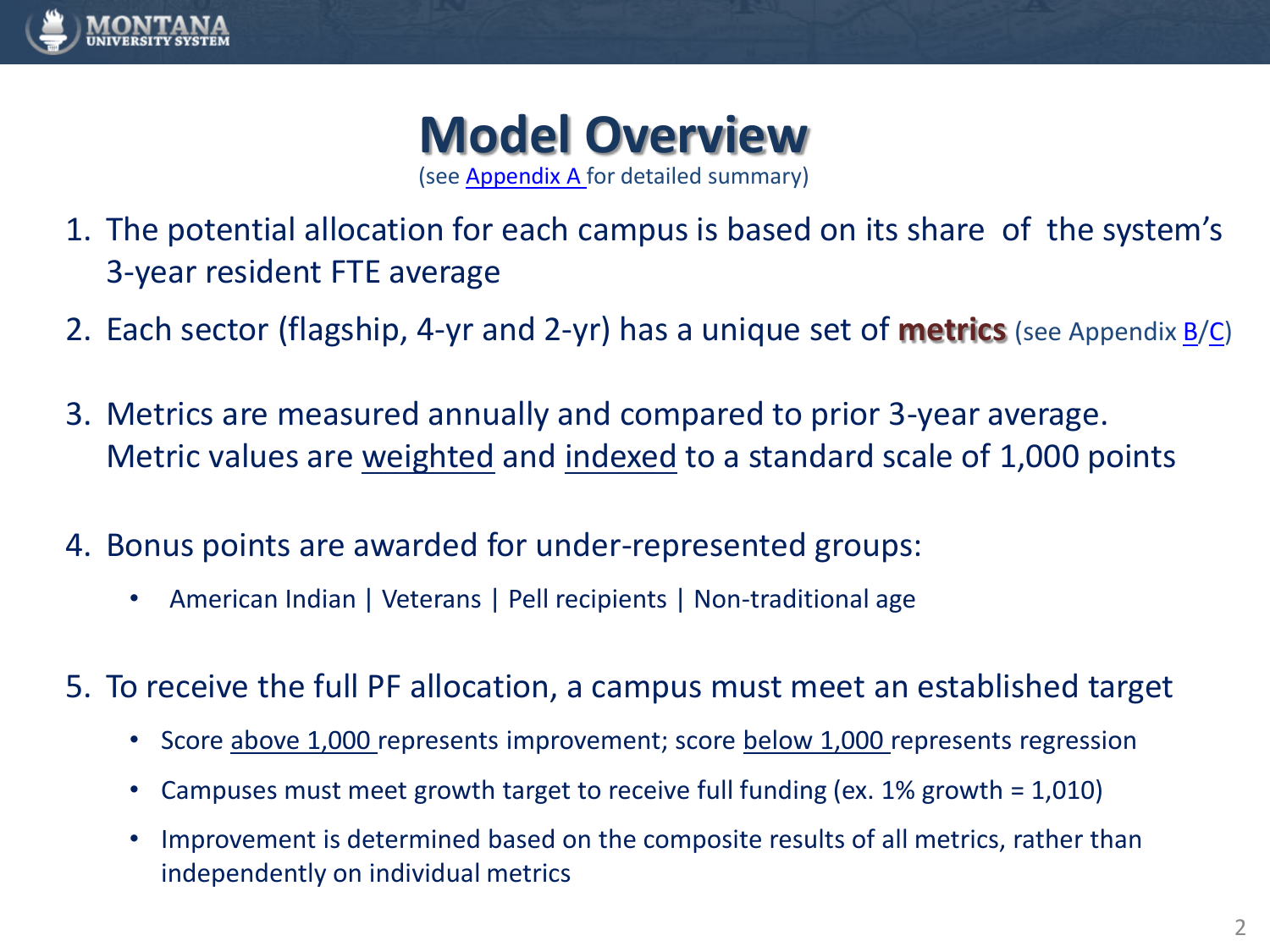

## **Model Overview (cont.)**

- 6. A transitional-loss zone is created to account for random, nonsystematic fluctuations in the metrics
	- Campuses that fall below the target, but within the transitional-loss zone receive a portion of the eligible funding amount (Partial PF Allocation)



- 7. Earn-back opportunity in year-two (if a campus falls short of its target in the first year of the biennium)
	- Year-one residual  $\rightarrow$  earn-back in year-two
	-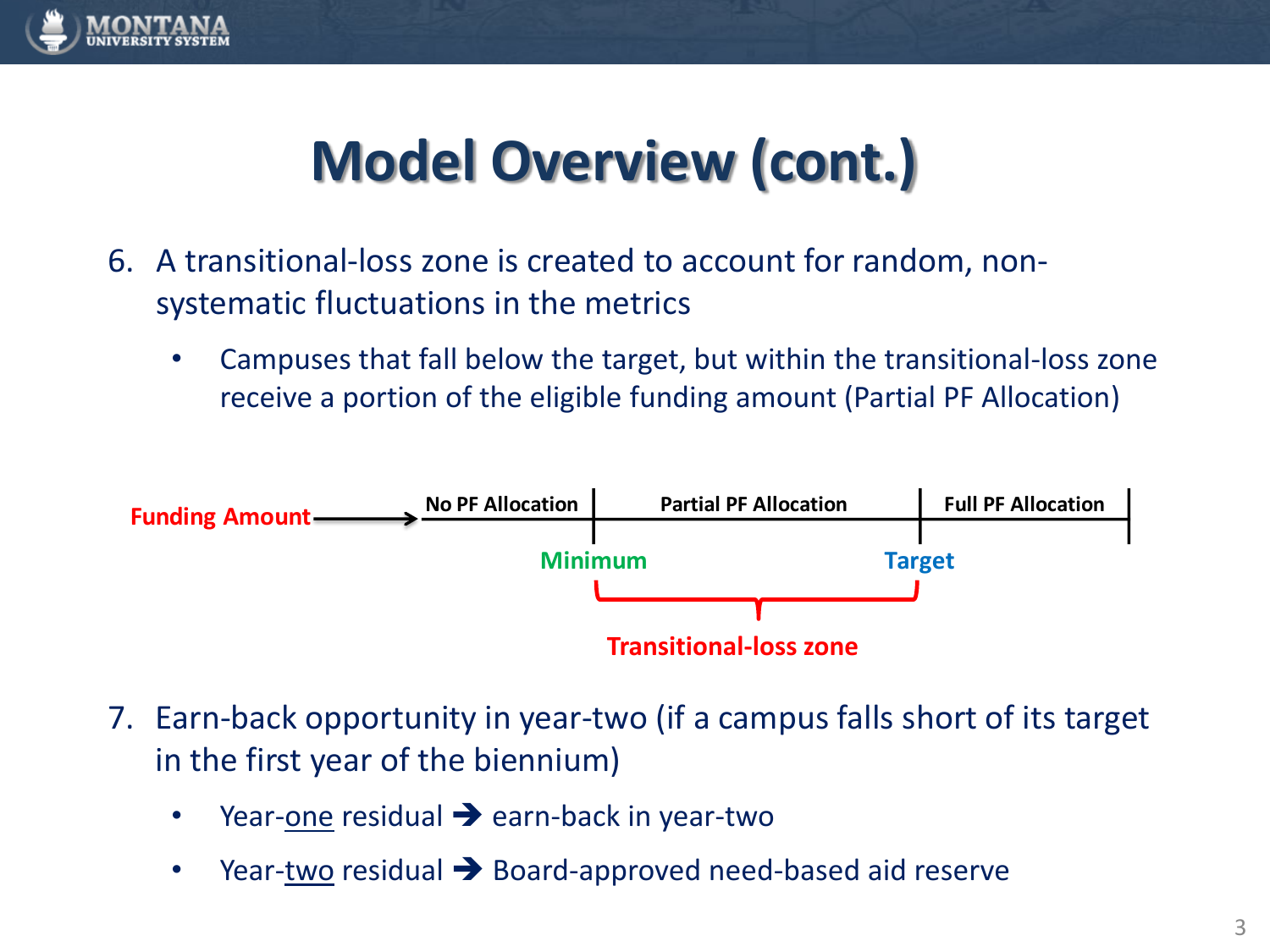

### **Performance Funding Decision Points**

- 1) Performance Funding Pool
- 2) Performance Metrics
- 3) Metric Weights
- 4) Growth Target
- 5) Bonus Point Calculation
- 6) Transitional-loss Zone
- 7) Residual Funds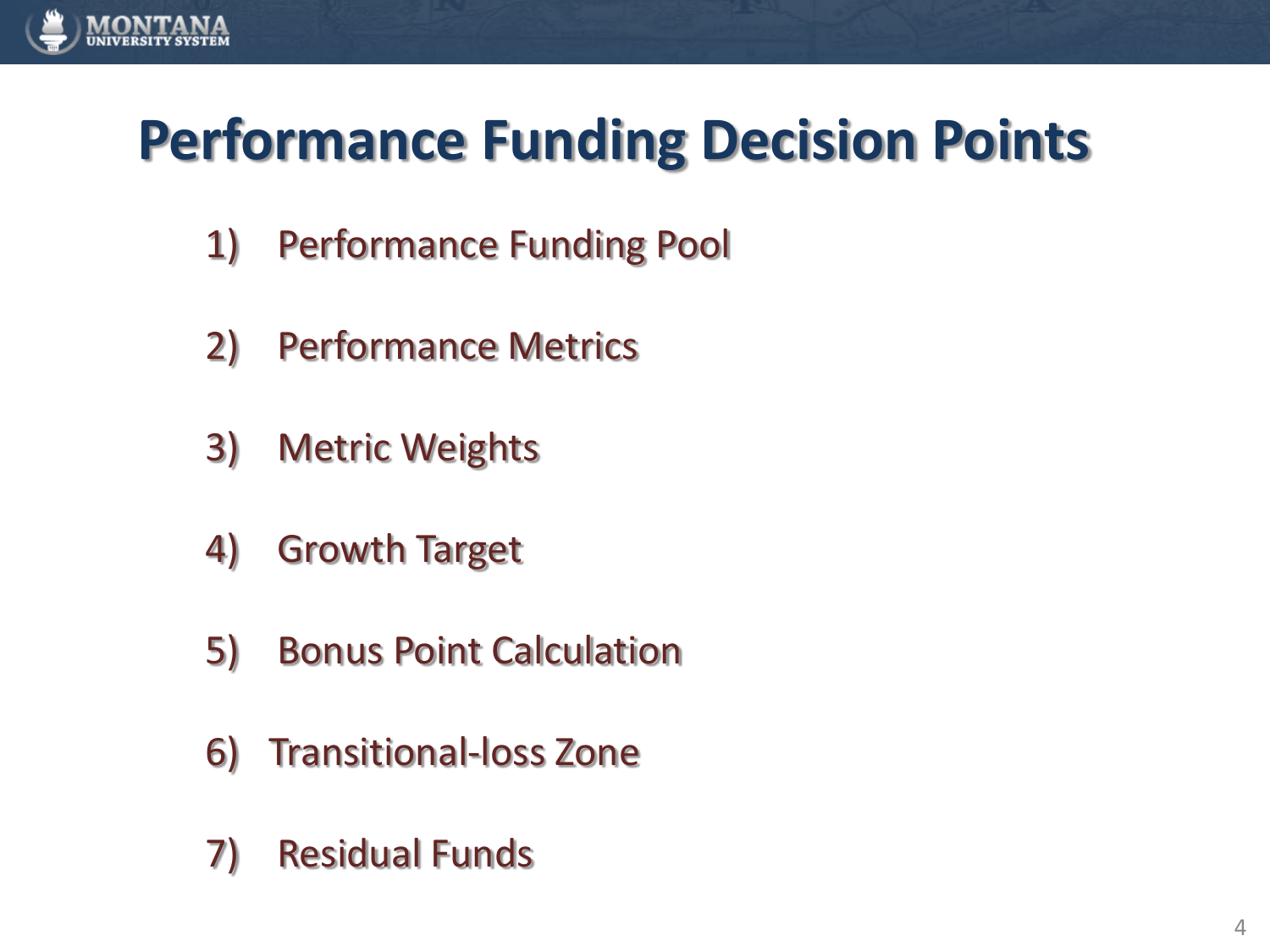

## **#1) Performance Funding Pool**

### **Tuition Freeze MOU Language**

The MUS will continue with performance funding and commit to allocating a total of **\$30,000,000** to the MUS Educational Units through a performance-based funding model in the next biennium (FY16 and FY17).

**Recommendation: FY 2016 = \$15M FY 2017 = \$15M**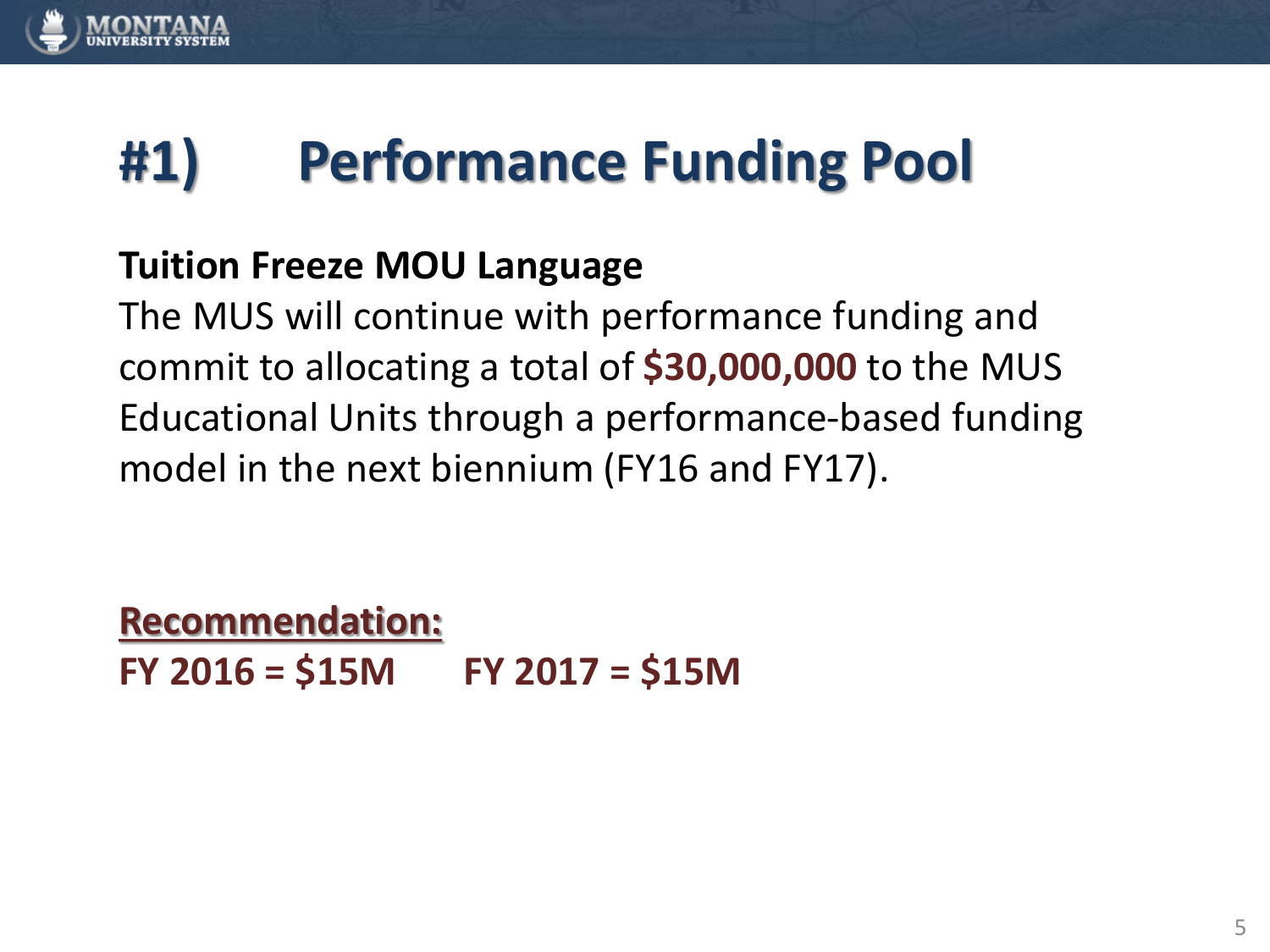

## **#2) Performance Metrics**

PF Steering Committee Recommendation

- $\triangleright$  Approved by the Regents in May 2014
- $\triangleright$  Slight adjustments made to 2-year metrics
- Updated metrics: [Appendix B](#page-13-0)

### **Recommendations:**

- **Adjust 2-year campus retention rates from spring to fall, to fall to fall**
- **2-year campus menu reduced to two metrics: remedial success and credit accumulation**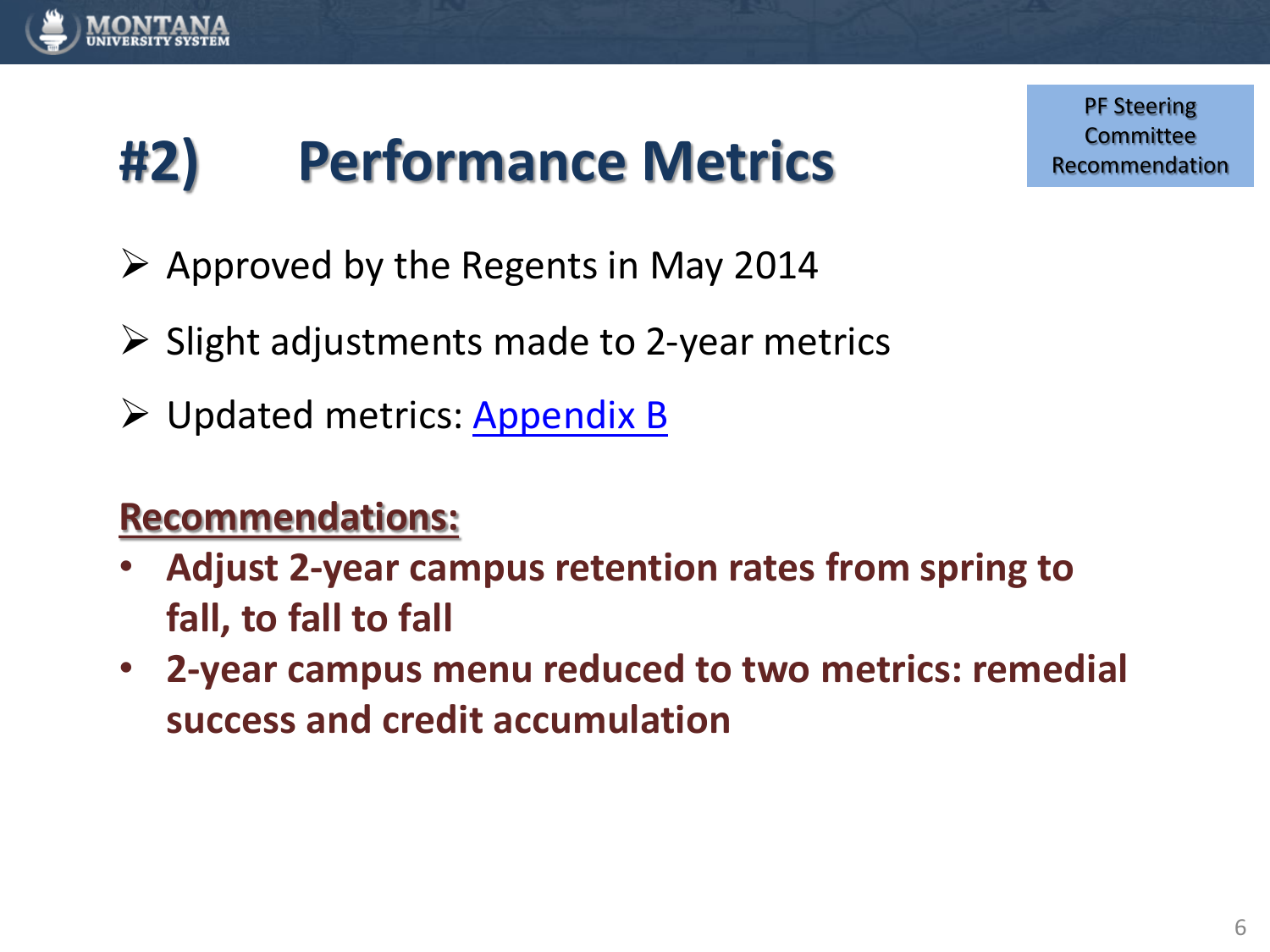

## **#3) Metric Weights**

PF Steering Committee Recommendation

#### PFSC RECOMMENDED METRIC WEIGHTS

| <b>METRICS</b>                                    | <b>Flagships</b> | 4-year Regional | <b>2-year Colleges</b> |  |
|---------------------------------------------------|------------------|-----------------|------------------------|--|
| Undergrad Degrees & Certificates                  | 30%              | 50%             | 30%                    |  |
| Retention Rates                                   | 30%              | 50%             | 30%                    |  |
| <b>Early College Enrollment</b>                   |                  |                 | 15%                    |  |
| <b>Graduate Degrees &amp; Certificates</b>        | 20%              |                 |                        |  |
| <b>Research Expenditures</b>                      | 20%              |                 |                        |  |
| 2 - year College Menu                             |                  |                 |                        |  |
| Success in Remedial Ed.                           |                  |                 | 12.5%                  |  |
| <b>Credit Accumulation</b>                        |                  |                 | 12.5%                  |  |
| <b>Weights for Underrepresented Group Metrics</b> |                  |                 |                        |  |
| Undergrad Degrees & Certificates                  | 37.5%            | 50.0%           | 50%                    |  |
| <b>Retention Rates</b>                            | 37.5%            | 50.0%           | 50%                    |  |
| <b>Graduate Degrees Awarded</b>                   | 25.0%            |                 |                        |  |

### **Recommendations:**

**Accept PF Steering Committee recommendations**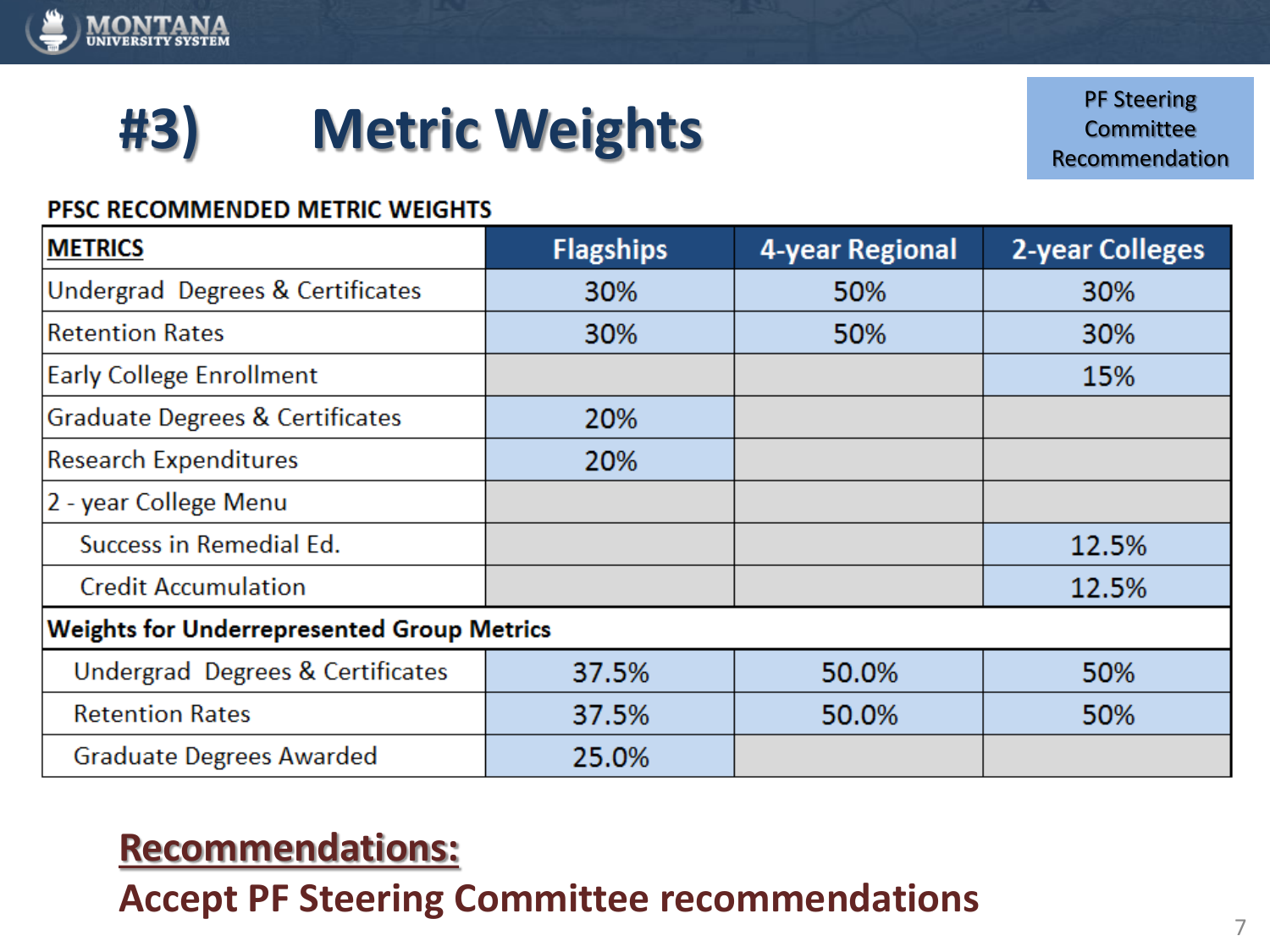

## **#4) Growth Target**

PF Steering Committee Recommendation

- $\triangleright$  To receive the full performance funding allocation, campuses must meet an established growth target
- $\triangleright$  Example: (from Regional 4-year Campuses)

Compare current to previous 3 years Current Retention Rate = 73%, Previous 3-yr average = 72% Current # of degrees awarded = 300, Previous 3-yr average = 290

Index metrics to standard scale of 1000 73% / 72% \* 50% \* 1000 = 507 300 / 290 \* 50% \* 1000 = 517 1024

**Recommendation: Growth Rate = 1% or 1010**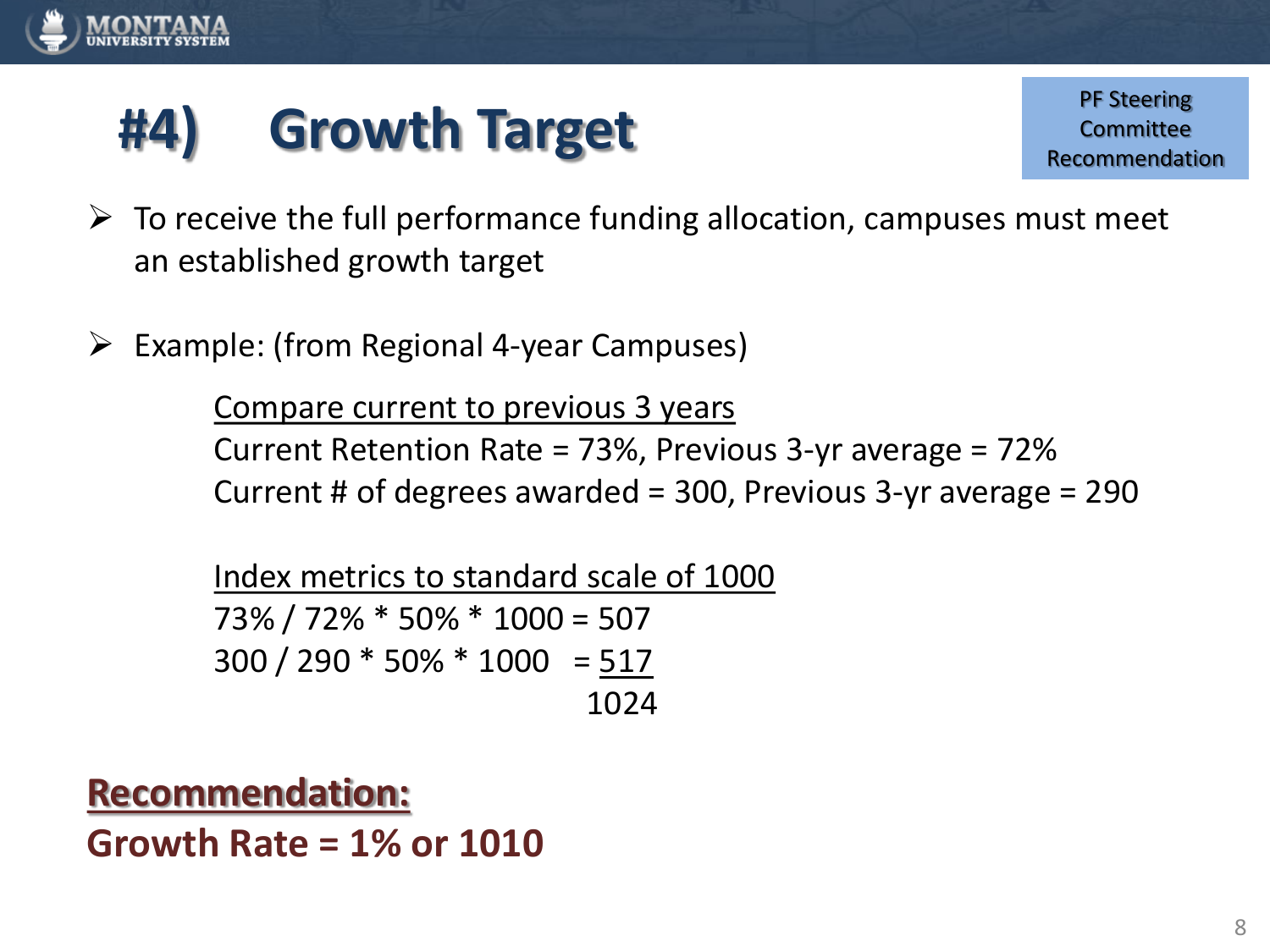# **#5) Bonus Point Calculation**

- $\triangleright$  Bonus points are awarded for student success in under-represented groups:
	- American Indian | Veterans | Pell recipients | Non-traditional age
- $\triangleright$  A multiplier is used to calculate weights of bonus points
- $\triangleright$  Example for Undergrad Degrees and Certificates (using .25 multiplier)
	- If an under-represented student is in 1 category  $= .25$  of a completion
	- If an under-represented student is in 2 categories  $= .5$  of a completion
	- If an under-represented student is in 3 categories = .75 of a completion
	- If in all four categories, the under-represented student equals the addition of 1 extra completion.

### **Recommendation:**

### **Use .25 multiplier to calculate bonus points**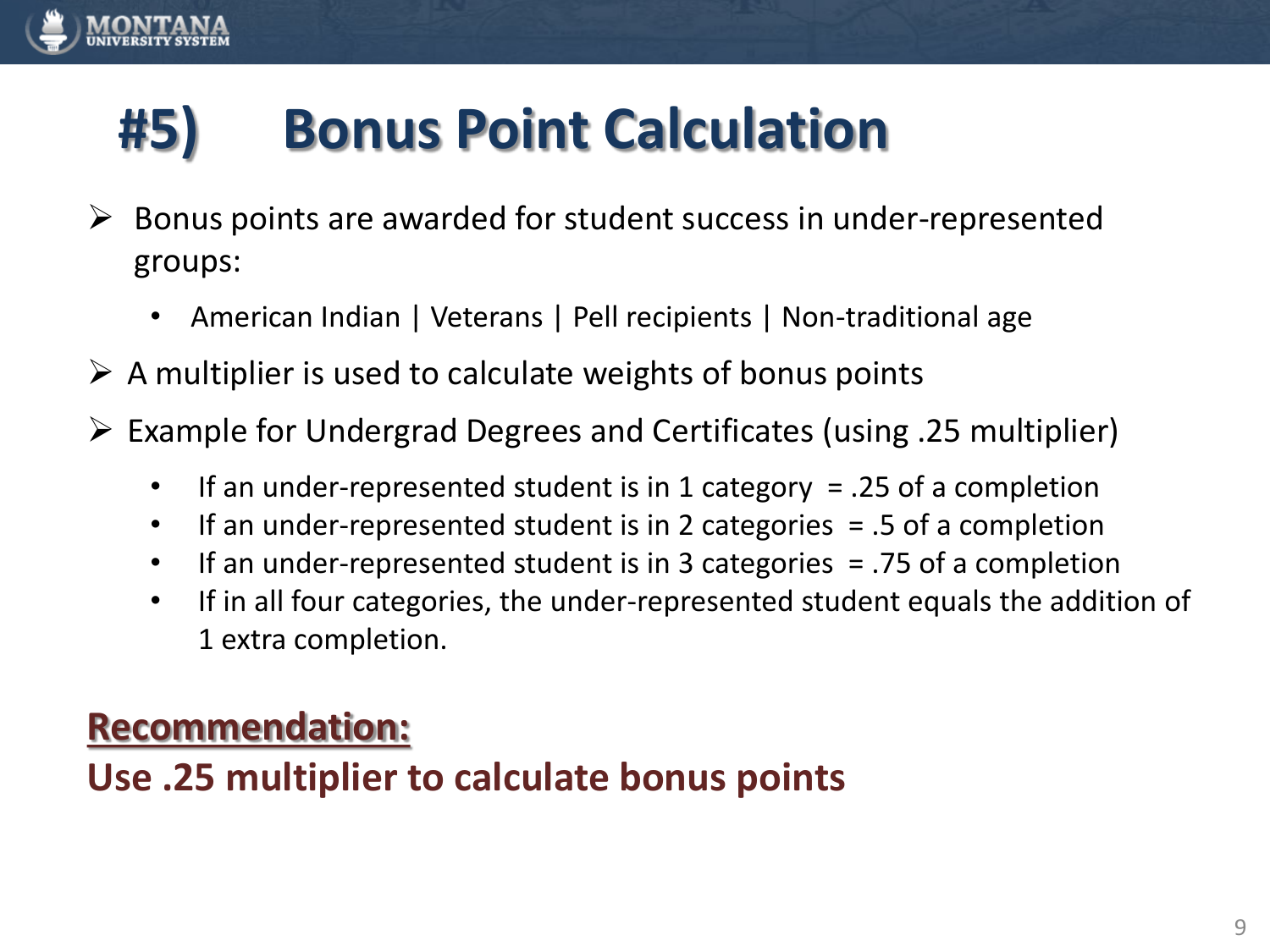# **#6) Transitional-loss Zone**

PF Steering Committee Recommendation

- $\triangleright$  Because there is natural random variation in the metrics, a campus's observed score may vary over time by chance and not because of systematic efforts on the university's part.
- $\triangleright$  To account for random variation without unduly punishing a campus, there is a transitional-loss zone based on the standard deviation of the overall score (including the bonus) over the last five years.

#### **Recommendation:**

**Accept PF Steering Committee recommendations**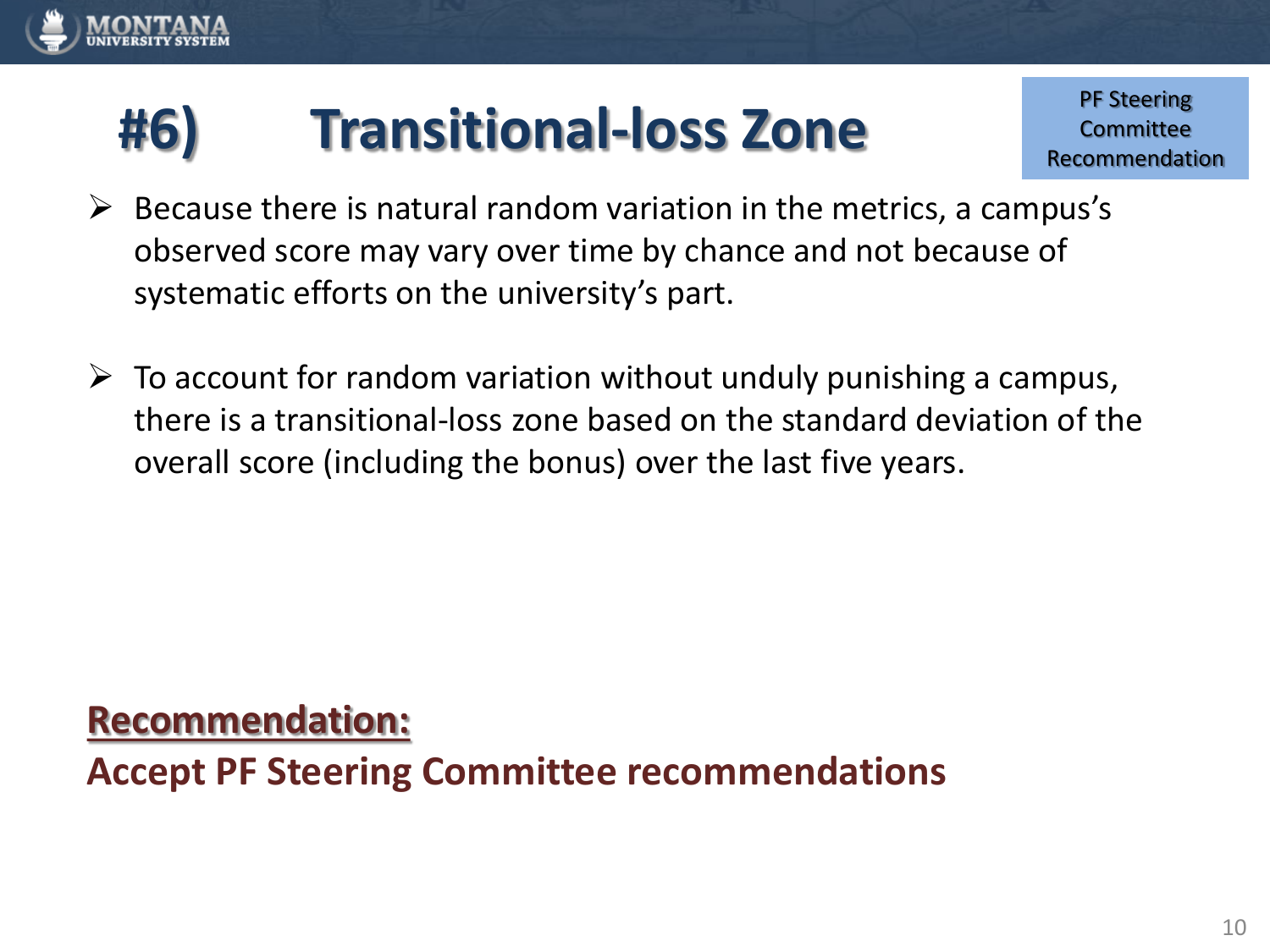

# **#7) Residual Funds**

- $\triangleright$  If a campus falls short of its target in the first year of the biennium, it has the opportunity to earn back those funds by making gains in year two.
- $\triangleright$  Campuses that fall short can apply for a portion of the funds to be granted back to them for targeted improvement in specific areas (e.g. retention).
	- Plans must be approved and monitored by OCHE
- $\triangleright$  Funds left at the end of the biennium will be swept into a Boardapproved need-based aid reserve to be allocated through normal state need-based aid processes, in support of retention and degree attainment.

### **Recommendation:**

**Accept PF Steering Committee recommendations**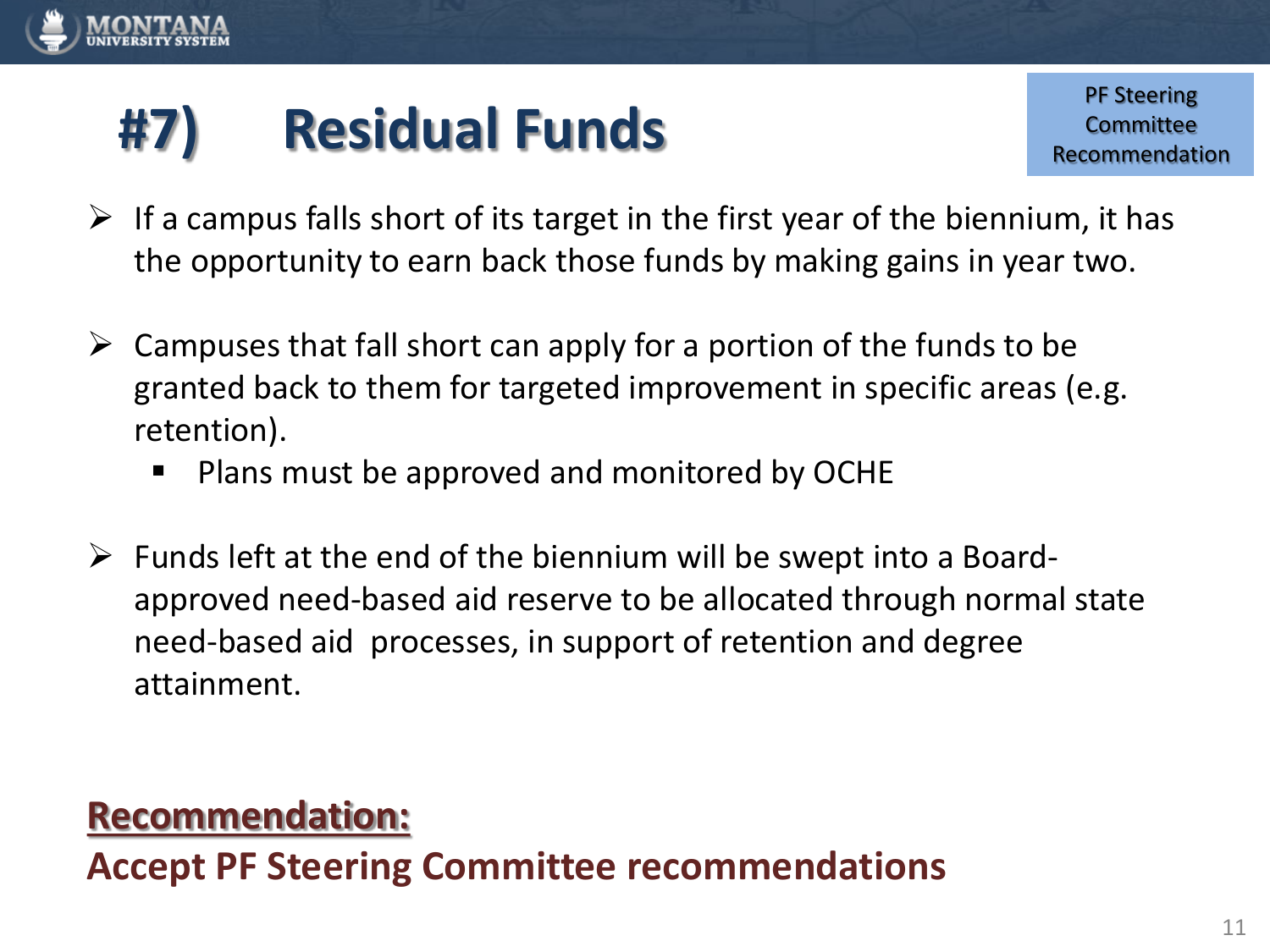#### **Performance Funding Model Summary**

- 1. Each campus is eligible to receive a share of performance funding based on its three-year resident FTE average (FY13-15).
- 2. Each sector (doctoral, four-year, and two-year) has a unique set of metrics. All campuses share two metrics retention and undergraduate degrees awarded. The other metrics allow for mission differentiation.

| <b>Metric</b>                                | Doctoral | 4-year | 2-year |
|----------------------------------------------|----------|--------|--------|
| Undergraduate Degrees & Certificates Awarded | х        | х      | х      |
| <b>Retention Rate</b>                        | x        | x      | х      |
| <b>Early College Enrollment</b>              |          |        |        |
| <b>Graduate Degrees &amp; Certificates</b>   | x        |        |        |
| Research Expenditures in \$100,000           | x        |        |        |
| 2-year College Menu                          |          |        | Χ      |
| Success in Developmental Education           |          |        |        |
| <b>Momentum Points - Credit Accumulation</b> |          |        |        |

- The metrics are measured annually, with performance funding allocated on the basis of the most recently 3. available data when the model is run in Spring compared to the prior three year average. The metrics are then indexed to a standard scale so that they can be appropriately weighted and combined to yield an overall score centered on 1000. Scores above 1000 indicate growth, scores below 1000 indicate decline, and a score of 1000 indicates no overall change from the prior three year average.
- <span id="page-11-0"></span>To mitigate concerns about neglecting under-represented groups in order to pursue growth, retention and 4. completion of students who are Pell recipients, non-traditional age, American Indian/Alaska Native, and veterans, are counted in a bonus calculation similar to the overall index above. If the bonus increases over the prior three-year average, the institution can add the increase in points to their overall score.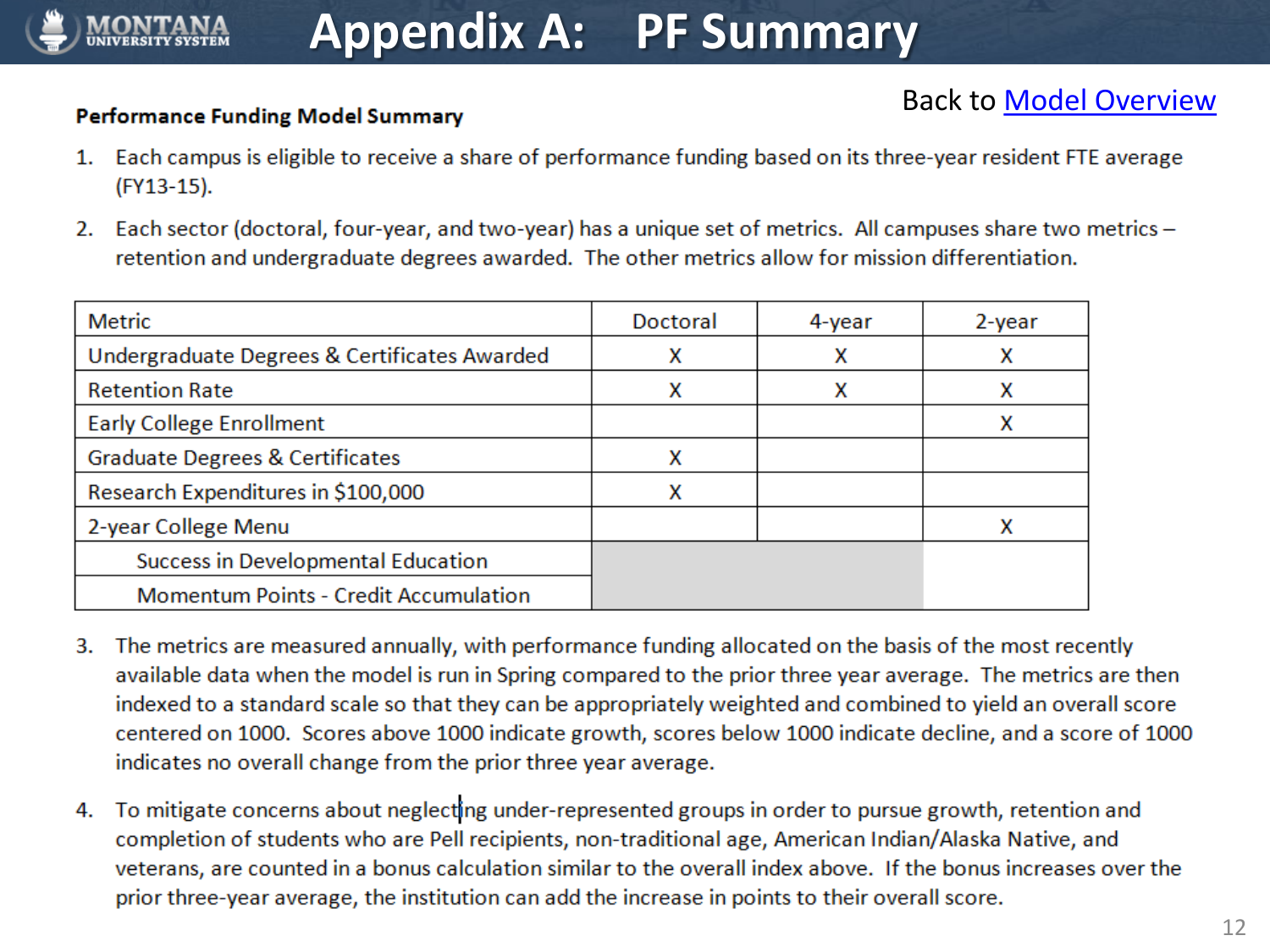

### **Appendix A: PF Summary (cont.)**

- To receive the full performance funding allocation established in 1 above, the campus must meet an established 5. growth target. If the campus does not hit the growth target, they do not get full funding.
- Because there is natural random variation in the metrics, a campus's observed score may vary over time by 6. chance and not because of systematic efforts on the university's part. To account for random variation without unduly punishing a campus, there is a transitional-loss zone based on the standard deviation of the overall score (including the bonus) over the last five years. Campuses with little natural variation will have smaller standard deviations, and those that fluctuate widely year to year will have larger standard deviations. In all cases, movement outside the zone will more likely reflect systematic change, rather than the random fluctuations of the observed data.
- Campuses that fall below the growth target but stay within the transitional-loss zone will receive a portion of the 7. eligible funding amount, pro-rated for their proximity to the growth target.
- 8. If a campus falls short of its target in the first year of the biennium, it has the opportunity to earn back those funds by making gains in year two. Any funds left after year two of the biennium, the residual, will be swept into a Board-approved scholarship reserve. Those funds would be allocated through a process to be determined as state need-based aid to resident students, in support of retention and degree attainment.
	- a. Alternative: in year two, any remaining residual may be swept into a new Board-approved performance funding reserve at the Board's discretion. Campuses may be eligible to earn back shortfalls from year two in the first year of the following biennium.
	- b. Under this alternative, any funds remaining after two years, regardless of the biennial cycle, would be swept into the scholarship reserve as above.
- The model will be assessed every biennium and revised if necessary to address changes in the strategic priorities 9. of the Board, impacts of the environment, and newly measurable metrics that address Board priorities.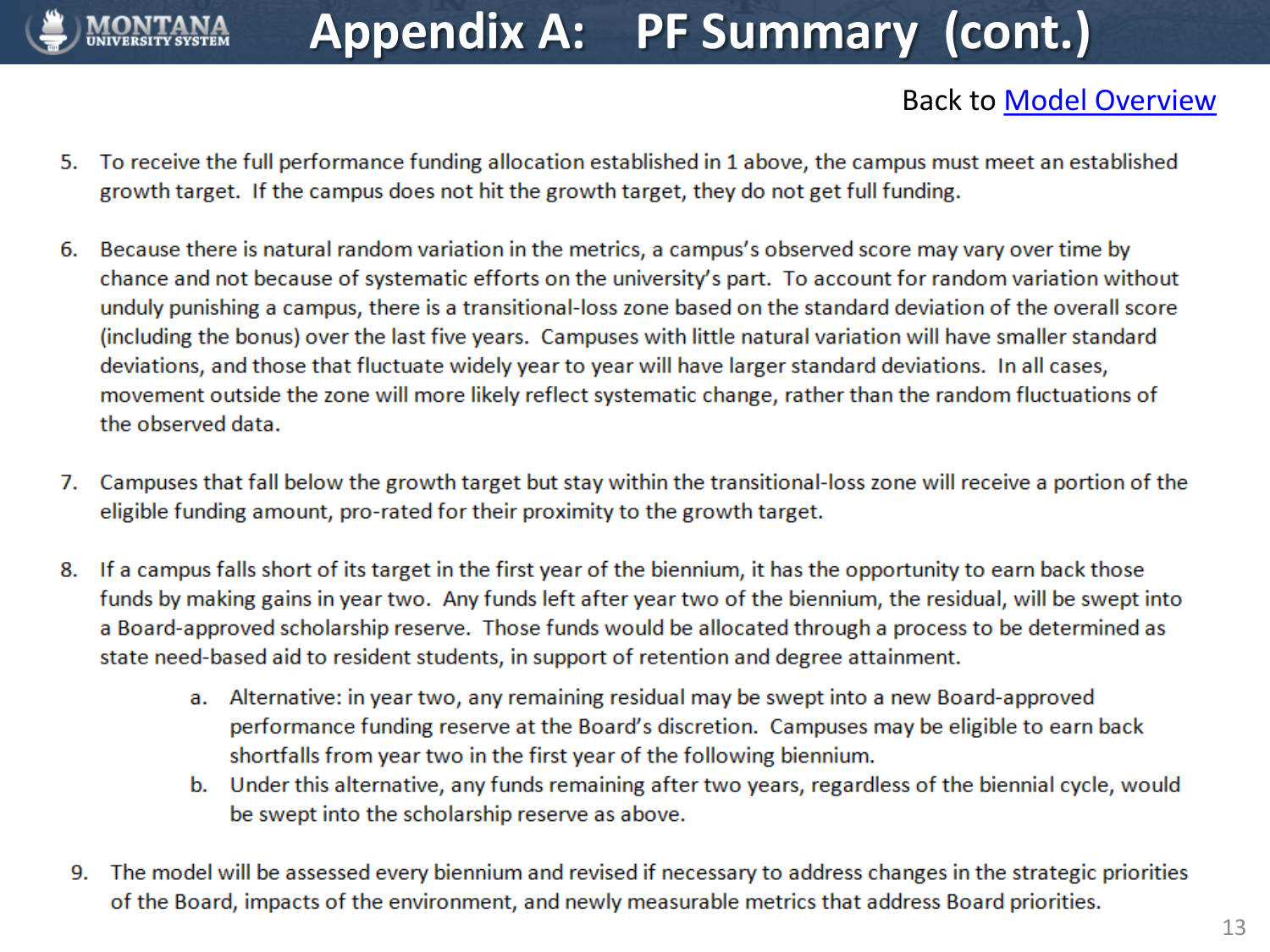

### **Appendix B: PF Metrics**

<span id="page-13-0"></span>

|                                                                                                 | <b>Flagships</b><br>MSU & UM                               | <b>4-year Regional</b><br>UMW, MT Tech,<br>MSUB, MSUN | <b>2-year Colleges</b><br>Missoula, Great Falls,<br>Highlands, Helena, |  |
|-------------------------------------------------------------------------------------------------|------------------------------------------------------------|-------------------------------------------------------|------------------------------------------------------------------------|--|
| <b>METRICS</b>                                                                                  |                                                            |                                                       | City, Gallatin                                                         |  |
| <b>Undergrad Degrees &amp; Certificates</b>                                                     | $\mathsf{X}$                                               | $\boldsymbol{X}$                                      | $\mathsf{X}$                                                           |  |
| <b>Retention Rates</b>                                                                          | $\mathsf{X}$                                               | $\chi$                                                | $\mathsf{X}$                                                           |  |
| <b>Dual Enrollment</b>                                                                          |                                                            |                                                       | $\boldsymbol{X}$                                                       |  |
| <b>Graduate Degrees &amp; Certificates</b>                                                      | $\mathsf{X}$                                               |                                                       |                                                                        |  |
| <b>Research Expenditures</b>                                                                    | $\mathsf{X}$                                               |                                                       |                                                                        |  |
| 2-year College Menu (select two)<br>Success in Remedial Education<br><b>Credit Accumulation</b> |                                                            |                                                       | $\sf X$                                                                |  |
| Underrepresented/At Risk Populations                                                            |                                                            |                                                       |                                                                        |  |
| 1) American Indians                                                                             | Weights for underrepresented/at risk populations will be   |                                                       |                                                                        |  |
| 2) Pell Recipients                                                                              | applied within the following metrics: 1) Undergraduate     |                                                       |                                                                        |  |
| 3) Veterans                                                                                     | Degrees & Certificates Awarded, 2) Retention Rates, and 3) |                                                       |                                                                        |  |
| 4) Non-traditional Students (25+ yrs.)                                                          | Graduate Degrees & Certificates Awarded.                   |                                                       |                                                                        |  |